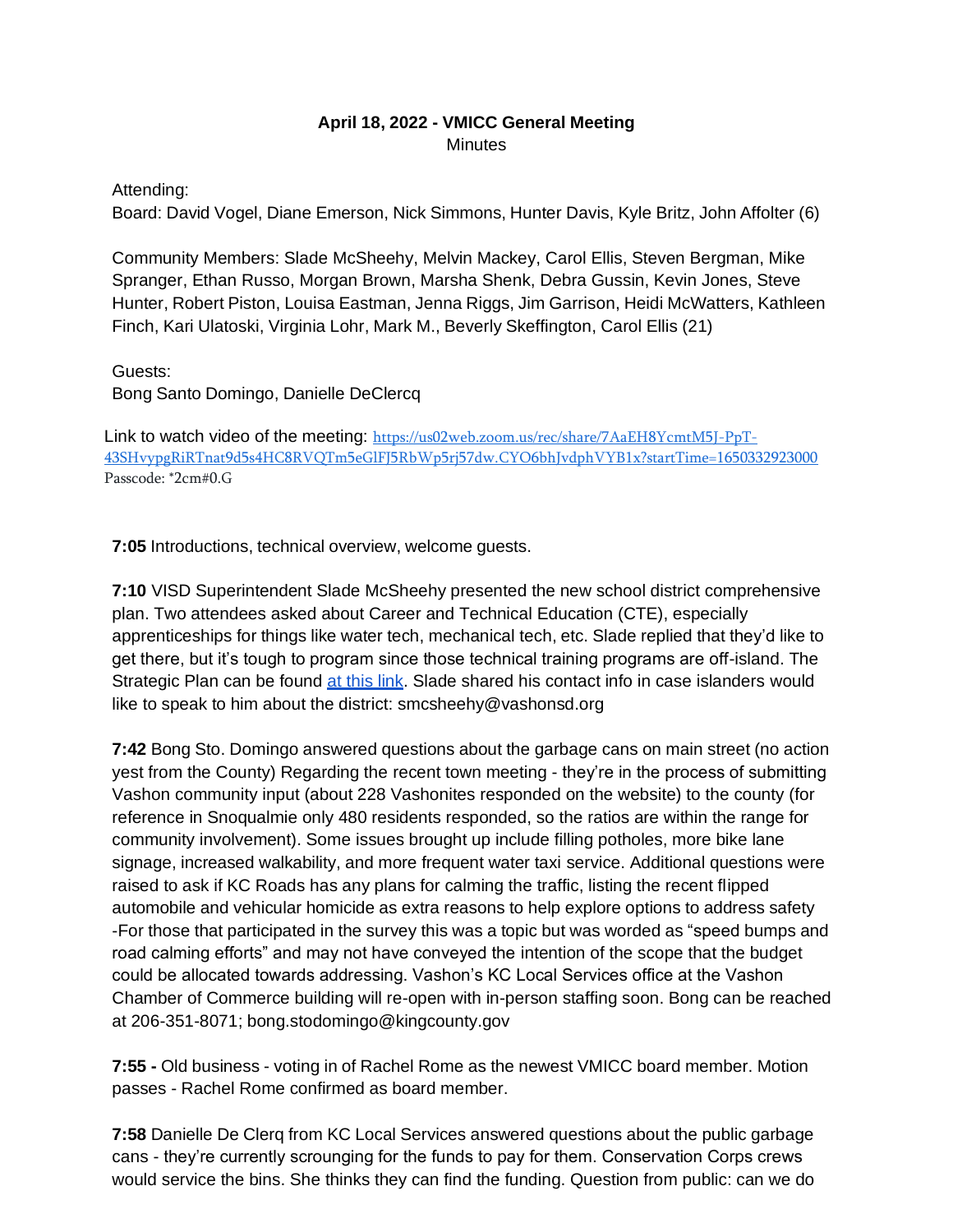public recycling bins along with the garbage bins? Danielle answered that, from experience in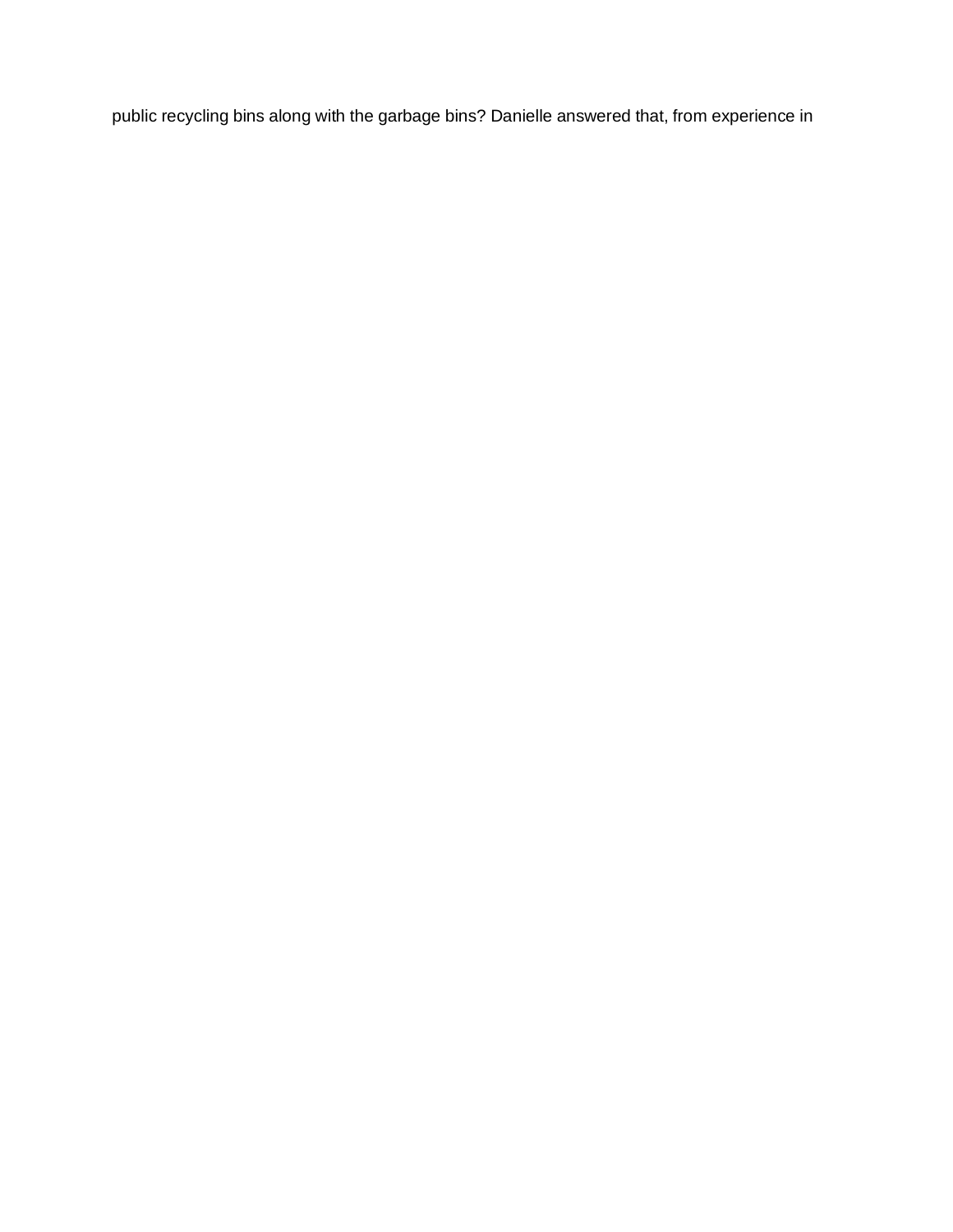solid waste, public recycle bins are often contaminated, and therefore dumped anyway. But Steven Bergman from Zero Waste Vashon said that Vashon residents are being good about the new recycling bins recently installed at Ober Park, so we should consider them for other locations in town. Community members asked about plans for addressing 4th of July FireWorks, and were encouraged to address those questions to Captain Volpe at the upcoming May meeting.

# Committee Updates:

**8:04** - Morgan Brown (Affordable Housing Committee): Last meeting was 3/28. One issue discussed was water availability for development on island. Water Dist 19 director showed up at the committee meeting and there wasGood discussion. The Groundwater Committee is clarifying water availability for development. Vashon Household is planning on doing a "matchmaking" program for household sharing - they are doing a review of the planning before presenting it, as it is a renewed version of the "VHH Home Share Program". Interest in an eco-district was discussed. Next meeting on 5/23. Good turnout for the last meeting.

**8:13** Kevin Jones (Equity Committee). Next meeting is 5/4. They've done lots of getting-to-know-you and discussing equity interests. Have reviewed the County Equity Strategic Plan. Currently reviewing the equity policy toolkit. The current focus is to understand the equity tools available right now as they move forward. Terry Sullivan wrote an article in the Beachcomber about the committee for outreach. The Equity Committee's report for this meeting can be found [at this link.](https://docs.google.com/document/d/1a8EfKOjEx6UEgW3KDX1Kha_yRJ6jOKvU3vCEBT0EiQ8/edit?usp=sharing) Kevin welcomes questions / contacts by community members. [kevinjonvash@gmail.com, 2](mailto:kevinjonvash@gmail.com)06-463-1766. Voting for committee chair and secretary will be at the 5/4 meeting.

**8:20** Carol Ellis - dog park (FIDO). Doing outreach and talking to local dog owners, and researching possible locations for a dog park. Lots of interest from dog owners for an off-leash area, for dogs to mingle and dog owners to meet each other and build community. There are also possibilities with enough interest for select parks and local trails to have designated days that can be off-leash, with clear signage at all the trail entrances

# **8:33** Ferry Issues Update:

- The [Service](http://vmicc.net/wp-content/uploads/2022/04/WSF-COVID19-ServiceRestorationPlan.pdf) Restoration Plan and Progress Reports can be found at these links: Service [Restoration Plan](http://vmicc.net/wp-content/uploads/2022/04/WSF-COVID19-ServiceRestorationPlan.pdf) Service [Restoration](http://vmicc.net/wp-content/uploads/2022/04/WSF-ServiceRestorationPlanProgressReport-8March2022.pdf) Progress Report 8 March 2022
- There was a broken cable on the ramp at the Fauntleroy Dock on April 4. Service was stopped entirely but the issue was repaired on the same day.
- There's a new evening departure from Vashon to Fauntleroy (via Southworth) at 8:15pm on weeknights.
- WSF is partnering with Seattle Maritime Academy to respond to the crew shortage.
- Food service will start on some routes soon but not on the Triangle route.
- Tentative May 16 date for WSF to present information about Fauntleroy Terminal project to the VMICC